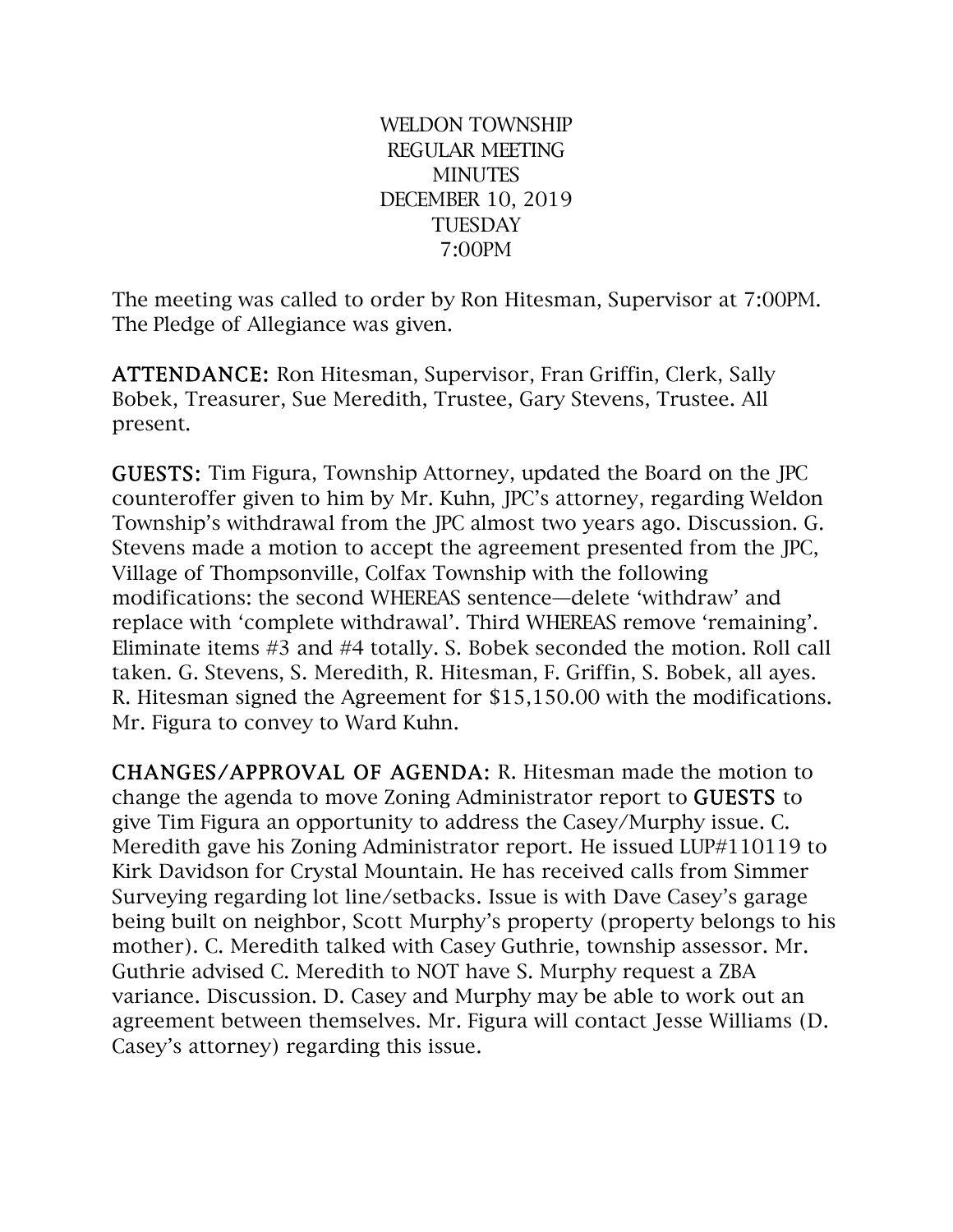S. Bobek made the motion to approve the agenda as w/change. S. Meredith seconded. All ayes.

## MINUTES OF THE NOVEMBER 12, 2019 REGULAR MEETING: S.

Bobek made the motion to approve the November 12, 2019 meeting minutes with the change to remove under BILLS the Nuisance Officer check for \$200.00 making the total of the bills \$16,493.03. R. Hitesman seconded. All ayes.

TREASURER'S REPORT: G. Stevens made the motion to approve the Treasurer's report as presented. S. Meredith seconded. All ayes.

### GUEST/PUBLIC INPUT: none

#### REPORTS:

DAY USE PARK: C. Meredith gave his DUP report. Restroom is being pumped again.

\*\*G. Stevens had a question with the amount of his check. Clerk will check into it following tonight's meeting.

\*\*\*S. Bobek left at 8:02PM.

GREENSPACE UPDATE: Clerk requested the records and bills for the Grant. She is trying to balance the Grant money with the bills for the project. R. Hitesman will check with Carrie Aldrich to get the records/bills on the Greenspace Grant.

PLANNING COMMISSION: C. Kraus gave an update. There will be a Public Hearing on the Master Plan and Zoning Ordinance amendments on January 6, 2020 at 6:30PM. Elise stated that Mr. Mullen will get copies to the Clerk for display before the Hearing. PC is working on their 2020-21 budget.

NUISANCE REPORT: G. Stevens reported nothing until spring.

LIQUOR INSPECTOR REPORT: Reports are on file. No issues.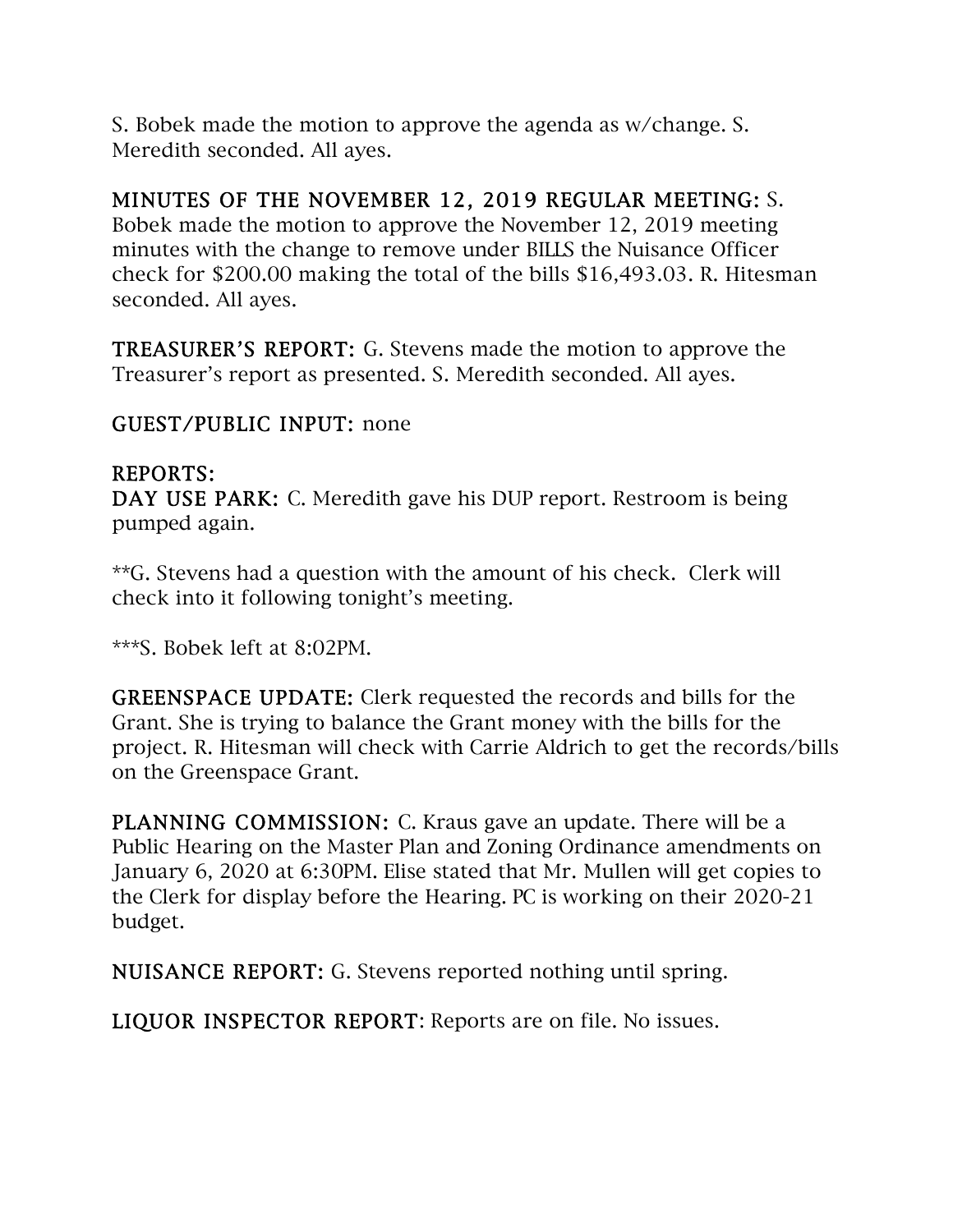BUDGET REPORT: F. Griffin presented budget amendments to bring line items in line. G. Stevens made the motion to approve the amendments to the budget. R. Hitesman seconded. All ayes.

SUPERVISOR'S COMMENTS: R. Hitesman checked for places to test for black mold. F. Griffin said there is a kit available from Home Depot. Discussion. She will pick up a kit. R. Hitesman spoke with the Road Commission about the Haze Road south side issue. Discussion. BCRC will check it out and get a cost. BOR met today. They had eight issues. One poverty exemption was turned in late. R. Hitesman will have Casey Guthrie take care of it. Kent Stevens has resigned from the BOR. Chris Bobek is interested in replacing him. Discussion. Clerk will put an ad in the paper and on the website requesting anyone interested in sitting on the BOR to contact Weldon Township Supervisor.

CLERK COMMENTS: Clerk mentioned the Pruett property at Crystal Mountain and the tax issue they have been having. She referred them to Ron Hitesman and Casey Guthrie, assessor, for resolution. R. Hitesman has been told by C. Guthrie that it has been taken care of. Need a time and date for packing of candy for Christmas Eve fire truck. It was decided that we will do it Thursday, December 19th at 6:00PM.

UNFINISHED BUSINESS: Black Mold Kit—addressed previously.

NEW BUSINESS: R. Hitesman reported that C. Kraus and Becky Sharp have worked on the application for a second Greenspace Grant for \$10,000 with additional \$5000 (not committed) from Weldon Township to make enhancements to the Day Use Park. Discussion. Application packet needs to be mailed for receipt by Friday the 13th. R. Hitesman will over night the package. Chuck Kraus, Becky Sharp and Ron Hitesman are heading this up.

# BILLS:

```
David Kane, Monthly Website Maintenance 
60.00 
     Craig Meredith, ZA 
166.67 
     Craig Meredith-DUP 
150.00
```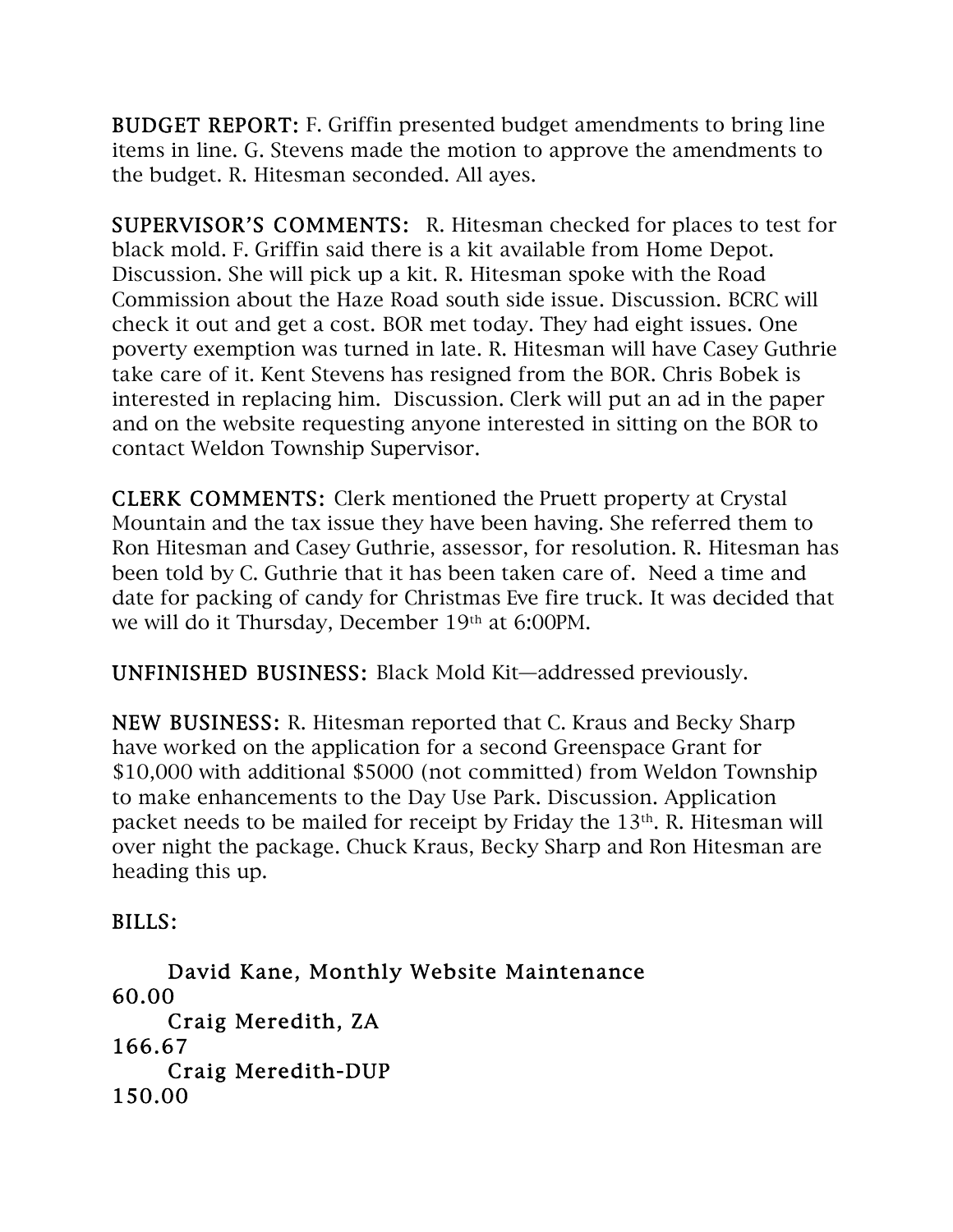Craig Meredith-LUP fees 28.00 Craig Meredith-Plowing 60.00 Julie Lonn, Town Hall Cleaning 50.00 Benzie Pumping 225.00 AFLAC 304.86 VISA 221.61 AcenTek 175.67 The Pioneer Group 24.40 Cherryland Electric 17.79 Michigan Election Resource 20.50 Figura Law 588.00 Bayside Printing 128.00 Municipal Underwriters 4540.00 Election Resources 343.00 Image 360 625.12 Apex Software (assessor) 235.00 BOR Pay 60.00 Casey Guthrie-Assessor 1409.83 Planning Commission Dec 2019 325.00 Township Board Salaries 3075.00 TOTAL \$12,833.45

 G. Stevens made the motion to pay the bills. R. Hitesman seconded. All ayes.

CORRESPONDENCE: Networks Northwest Newsletter, BVDL Minutes of Nov 12. 2-10 meeting.

#### PUBLIC COMMENT: none